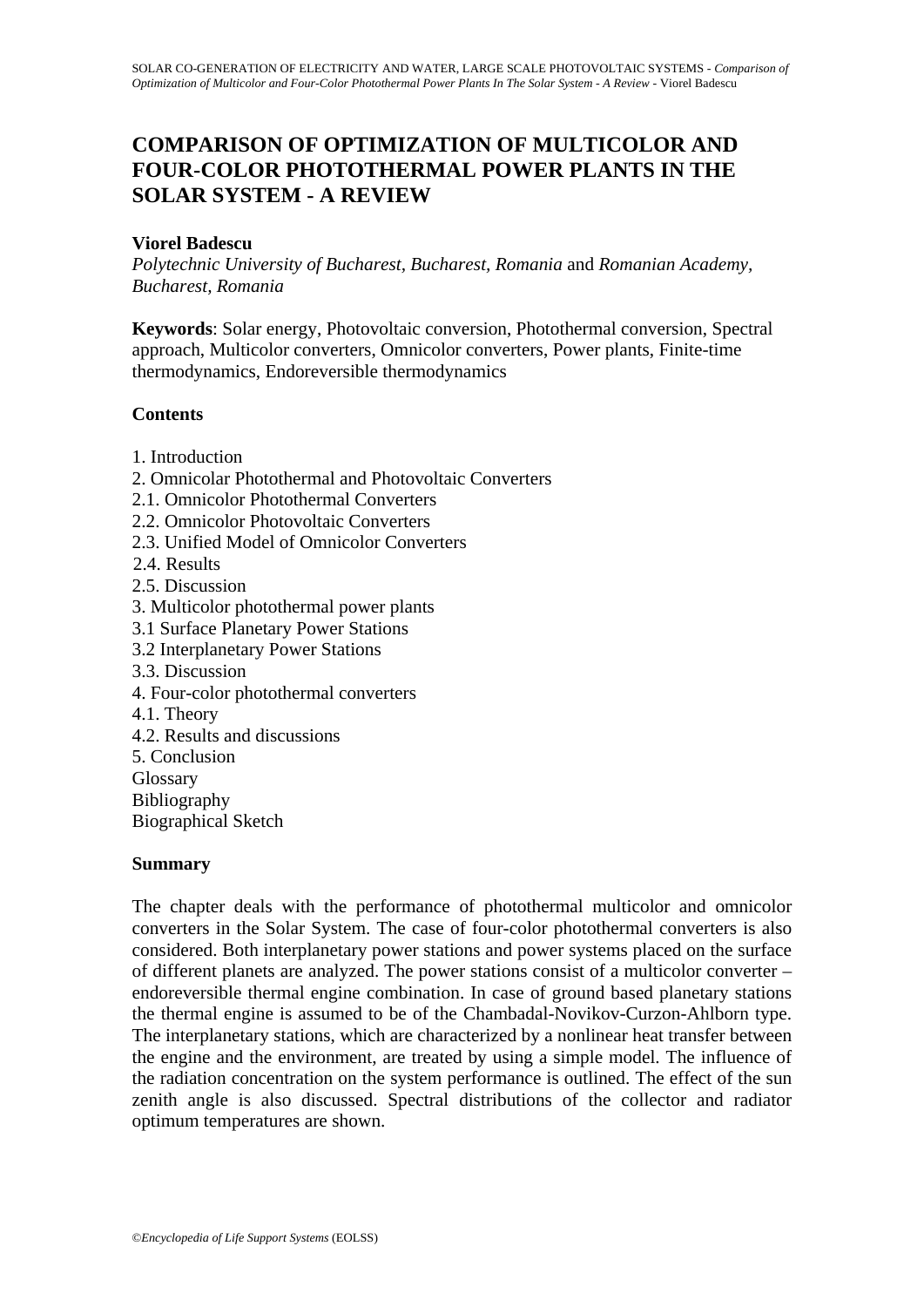# **1. Introduction**

Several early studies have identified a series of advanced space missions that need versatile, high-capacity space power systems (Angelo and Buden, 1986; NASA, 1989). These missions include manned planetary outposts and bases for sustained operations (hundreds of kW to MW power levels), and interplanetary cargo vehicles with requirements in the 2-5 MW power range (Angelo and Buden, 1991). It is expected that the development of humanity's extraterrestrial civilization and the full and complete exploration of our Solar System will be accompanied by the extensive use of progressively more sophisticated space power systems (Angelo and Buden, 1991). Solar radiation is, of course, one of the main candidates as an energy source for advanced space missions, while the omnicolor solar converters, which will be studied in this chapter, are perhaps the highest technology we could envisage in this area. Presently, there are two major types of solar power system used in space missions. The first type uses photovoltaic cells to convert the solar radiation directly into electrical energy, in combination with electrochemical storage. The second type is the so called "dynamic" system, in which solar concentrators reflect the flux of solar radiation towards a collector where a working fluid is heated up to drive conventional thermal engines. Electrical energy could then be generated by alternators coupled to these engines. Both types of solar power system will be considered in this chapter.

# **2. Omnicolor Photothermal and Photovoltaic Converters**

Various authors have proposed different ways to convert solar energy into useful work. In the case of photovoltaic conversion, Shockley and Queisser (1961) treated a single cell (i.e. consisting of a single gap semiconductor). They have calculated a thermodynamic efficiency limit of 30% for such a cell. However, it has been soon realized that the use of a system involving more than one energy gap should enable to produce solar cells having much higher efficiencies.

It is believed that the highest efficiency can be realized by an infinite stack of p-n junctions with smoothly varying band gaps from infinity to zero, such that there is a single junction adapted to each frequency in the solar spectrum. In the system proposed by De Vos (1980) all individual cells are selective black bodies such that the photons of frequency  $v$  of the solar spectrum are completely absorbed by the cell with bandgap  $E<sub>s</sub> = h\nu$ . Such a system is denoted as a "fully selective" or "omnicolor" photovoltaic converter. Useful approximations for their mathematical treatment were proposed subsequently by Grosjean and De Vos (1981). A small error in the model was corrected by De Vos and Pauwels (1981) and Pauwels and De Vos (1981) who outlined a simple relation between the Carnot efficiency of thermodynamic engines and photovoltaic energy conversion. A new improvement of the model was performed by De Vos and Vyncke (1983) who introduced the influence of the ambient radiation and proved that both photovoltaic and photothermal "omnicolor converters" (a denomination which they proposed) have the same maximum efficiency. The influence of radiation concentration on the efficiency of omnicolor converters was studied by Haught (1984). Note that the geometric factors affecting the ambient radiation incident on the collector have to be corrected in that paper. However, this error has little influence on the results. Some of the above papers were reviewed in two books (Sizmann, 1990; De Vos, 1992).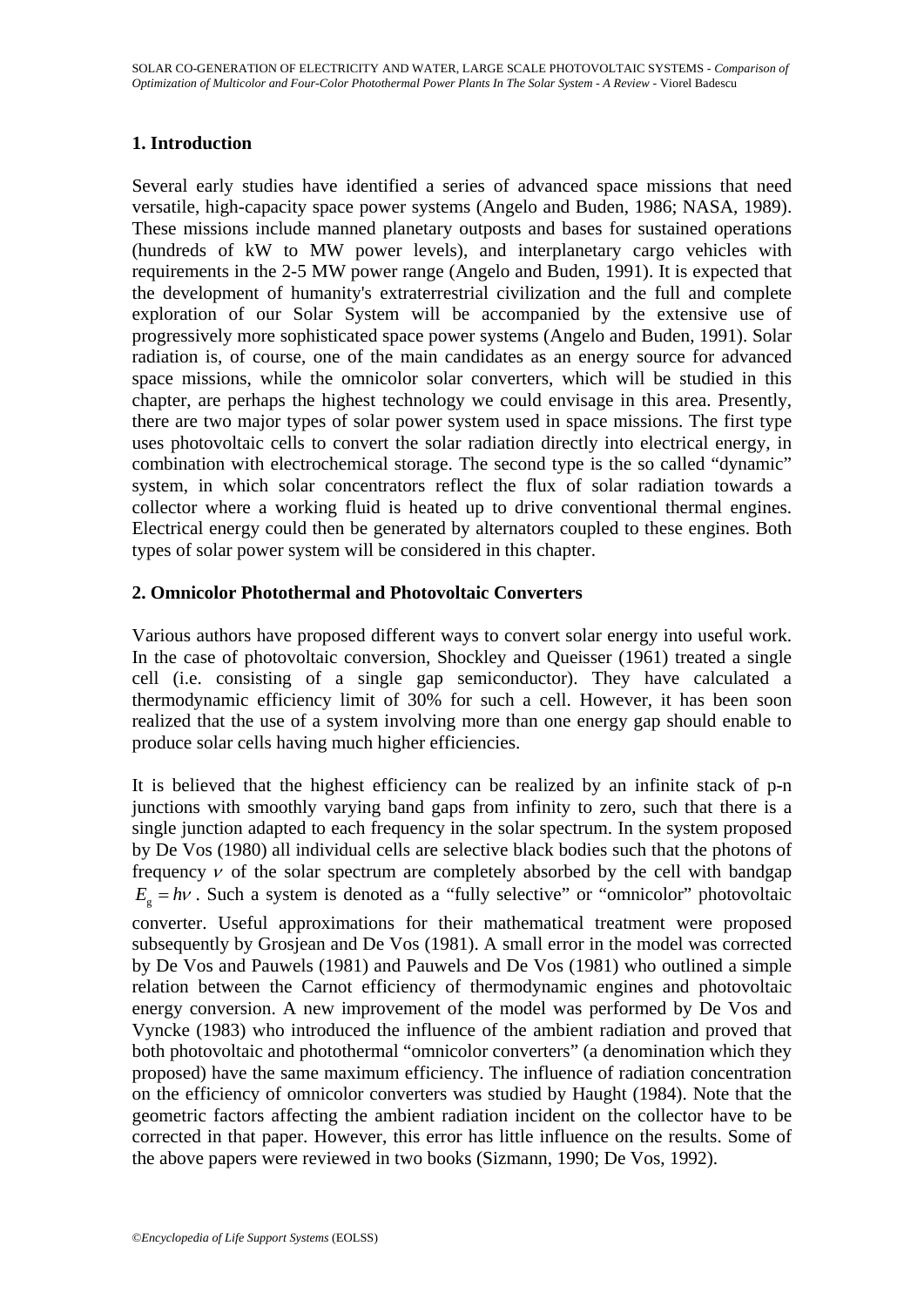This chapter provides an introduction to the thermodynamics of photothermal (PT) and photovoltaic (PV) omnicolor converters (Badescu and Dinu, 1995). A unifying approach is also presented (Badescu, 2017).

Usage of highly (or even fully) selective collectors is more attractive for cosmic applications than for Earth applications. Indeed, the risks and lack of chance to correct possible damage during space missions require the usage of the most sophisticated human technologies. From this point of view multi-junction cells are serious candidates (Toussaint, 1991; Verie et al., 1991). This chapter deals with the performance of omnicolor converters in the Solar System. Both photothermal and photovoltaic converters are envisaged. Our analysis refers, on one hand, to interplanetary space power stations and, on the other hand, to power systems placed on the surfaces of different planets. The influence of radiation concentration on system performance is outlined for some cases of practical interest. The effect of the radiation incidence angle is also discussed. Spectral distributions of the thermal collector optimum temperature and photovoltaic cell optimum voltage have been presented for the first time by Badescu (1995).

### **2.1. Omnicolor Photothermal Converters**

The maximum conversion efficiency with a thermal system is obtained, in the limit, with an infinite collector array, as shown in Figure 2. Each radiation splitter selects from the (concentrated) radiation spectrum the photons from a narrow band of width *d*<sup>ν</sup> around a given frequency  $\nu$  used to heat a collector that absorbs and emits around that frequency. This collector has a temperature  $T_c(v)$  and its absorptance  $\alpha(v)$  is supposed to be given by

$$
\alpha(v) = \begin{cases} 1 & \text{for } v \in [v - dv/2, v + dv/2] \\ 0 & \text{for all other frequencies} \end{cases}
$$
 (1)

The spectral irradiance  $\varphi$  from a source of blackbody radiation at temperature *T* may be written in the form:

$$
\phi(\nu, T) = \frac{B}{\pi} I_{\mathcal{P}}(\nu, T),\tag{2}
$$

where *B* is the geometric factor and

$$
I_{\rm p}(\nu, T) = \frac{2h\nu^3}{c^2} \left[ \exp\left(\frac{h\nu}{kT}\right) - 1 \right]^{-1} \tag{3}
$$

is Planck's distribution.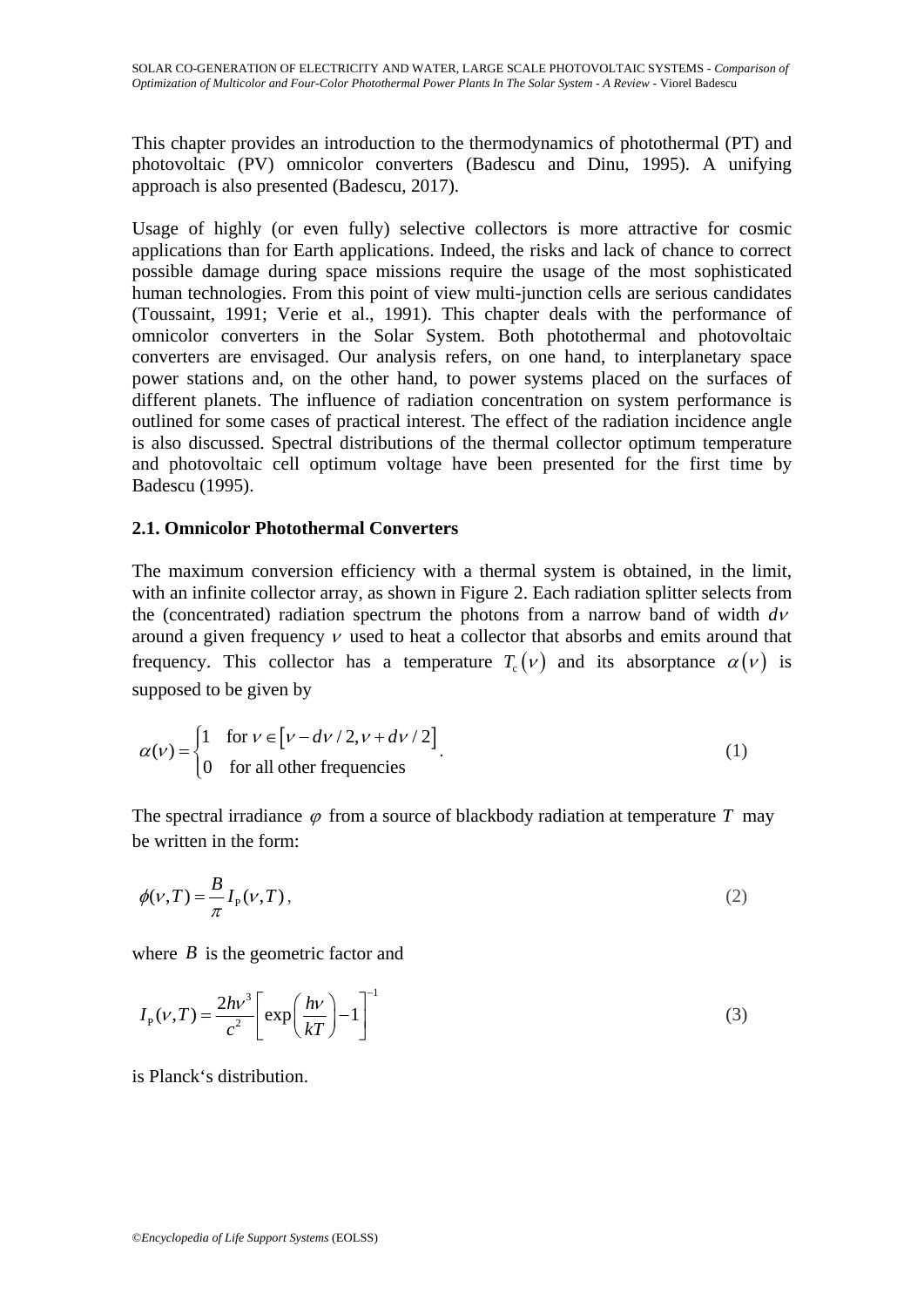

Figure 2. Omnicolor PT converter.

The net thermal flux  $\dot{Q}_1(v)$  supplied by the collector of surface area *A* at temperature  $T_c(v)$  toward its accompanying heat engine is supposed to be given by

$$
\dot{Q}_1(\nu) / A = \phi_s(\nu, T_s) + \phi_a(\nu, T_a) - \phi_c[\nu, T_c(\nu)],
$$
\n(4)

where the subscripts s, a, and c refer to the Sun, ambient, and collector, respectively. The first two terms from the right-hand side of Eq. (4) represent the incident solar and ambient radiation, respectively, while the last term is the flux of radiation emitted by the collector. In a first approximation, the Sun can be considered as a source of isotropic radiation. In this case,  $T \approx 5760 \text{ K}$ . Figure 1 illustrates the gemometry of local setup and of the location of the collector on the planet with reference to the Sun.

The following equation applies for the geometric factor of the Sun:

$$
B_{\rm s}(\Omega_{\rm s}, \theta_{\rm 0}) = \pi b^2 (\Omega_{\rm s}) \cos \theta_{\rm 0},\tag{5}
$$

where: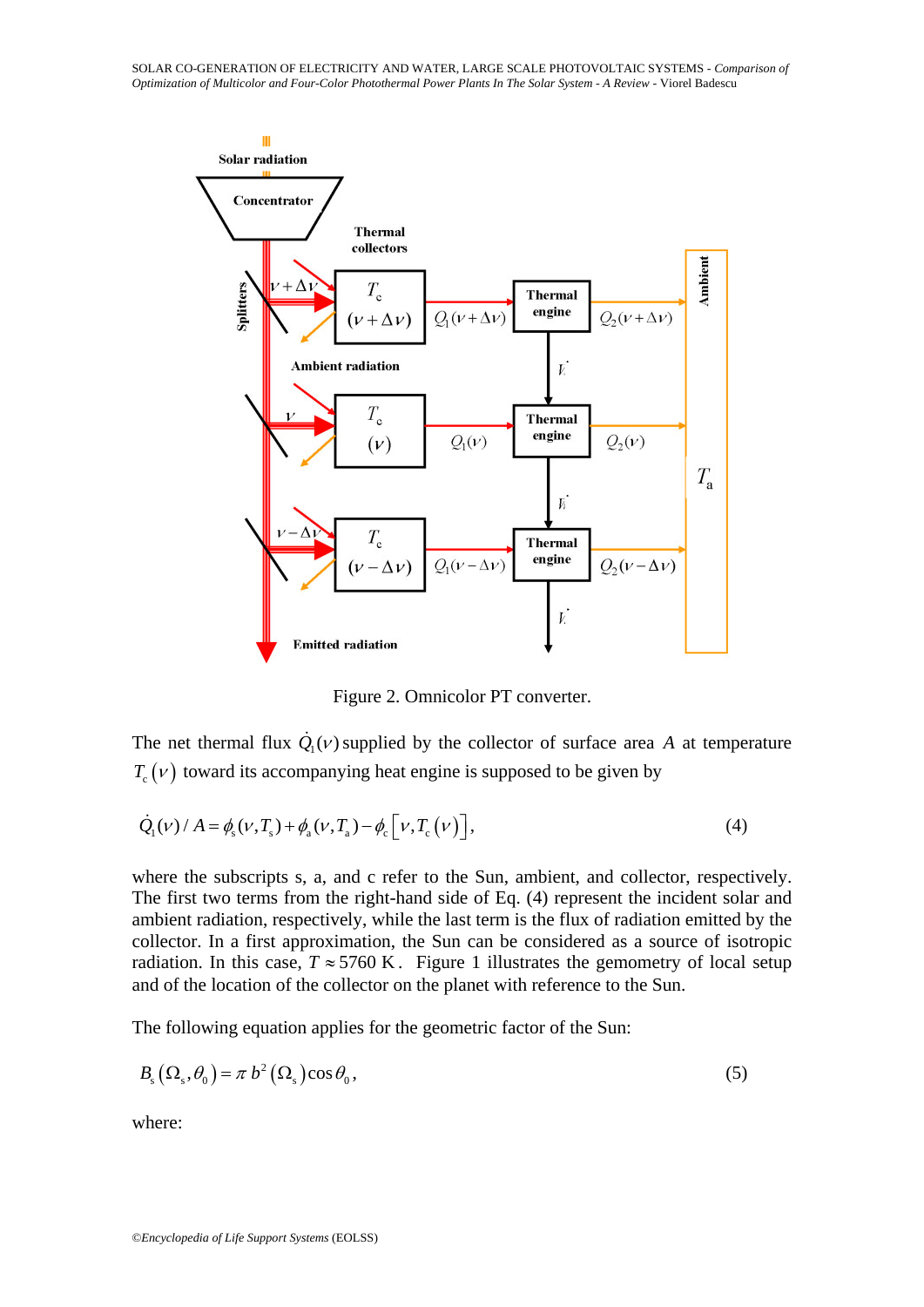

Figure 1. Geometry of the local setup and of the location of the collector on the planet with reference to the Sun

Here,  $\Omega$ , is the solid angle subtended by the Sun when viewed from the receiving surface, while  $\theta_0$  is the angle between the normal of the receiving surface and the direction to the center of the solar disc (i.e., the Sun's zenith angle). Also,  $\delta$  is the halfangle of the cone subtended by the Sun. Equation (5) can be used only when the following condition is fulfilled,

$$
\theta_0 + \delta \le \pi / 2, \tag{7}
$$

that is, when the sun is completely visible.

When unconcentrated direct solar radiation is considered, the solid angle  $\Omega_s$  subtended by the Sun can be computed by Eq. (6), by taking into account the simple geometrical relationship  $\delta = \tan^{-1}(R_s / d)$  where  $R_s (\approx 6.9599 \cdot 10^5 \text{ km})$  is the Sun's radius and *d* is the distance of the Sun from the earth) as viewed from the collector. (The sun is seen from the earth at an average angular diameter of 0.5334 degrees or  $9.310 \times 10^{-3}$  radians. The solid angle subtended by a cone with an apex angle  $2\delta$ ,  $\Omega = 2\pi (1 - \cos \delta)$  $= 6.807 \times 10^{-5}$  steradians or 0.000542% or 5.42 ppm.) (Figure 1). In the case of concentrated radiation, first we observe that in the presence of the concentrator, the Sun is viewed from the collector surface as having an enlarged solid angle (say  $\Omega_c$ ). The concentration ratio *C* is naturally defined as (Landsberg and Baruch, 1989):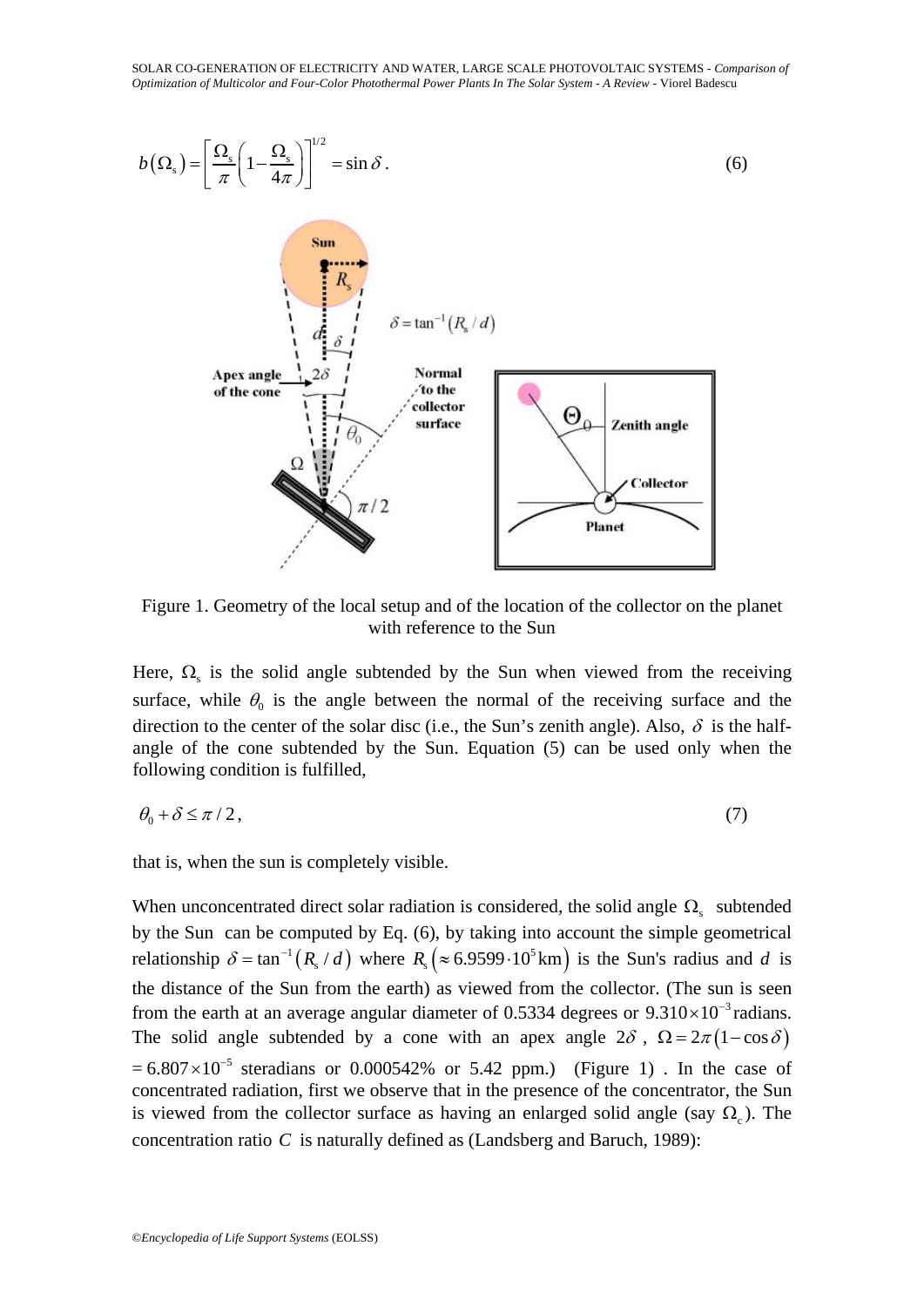SOLAR CO-GENERATION OF ELECTRICITY AND WATER, LARGE SCALE PHOTOVOLTAIC SYSTEMS - *Comparison of Optimization of Multicolor and Four-Color Photothermal Power Plants In The Solar System - A Review* - Viorel Badescu

$$
C = \frac{B_s(\Omega_c, \theta_0 = 0)}{B_s(\Omega_s, \theta_0 = 0)},
$$
\n(8)

that is, the ratio between the geometric factors of the concentrated and the nonconcentrated radiation, respectively, both evaluated at normal incidence ( $\theta_0 = 0$ ). By using Eqs (5-8), one obtains

$$
C = \frac{\Omega_{\rm c} (4\pi - \Omega_{\rm c})}{\Omega_{\rm s} (4\pi - \Omega_{\rm s})}.
$$
\n(9)

Consequently, for a given distance to the sun and concentration ratio  $C$ , Eq. (9) can be used to compute the enlarged solid angle  $\Omega_c$ . Then, the energy flux density  $\varphi_s(\nu, T_s)$ can be evaluated by means of Eq. (2). The geometric factor  $B<sub>a</sub>$  of the ambient radiation flux is given by Landsberg and Baruch (1989):

$$
B_{a} = \pi - B_{s} \,. \tag{10}
$$

Note that Eq. (10) is rigorous in the case of concentrated solar radiation, when the concentrator mirror covers part of the celestial vault (Badescu, 1992). However, this equation is a very good approximation in the case of unconcentrated radiation too, because of the negligible value which *B* has in this case (at the mean Earth–Sun distance  $B_s \approx 6.83 \times 10^{-5}$ ). Equation (10) was accepted by several authors (De Vos and Vyncke, 1983; Haught, 1984). Haught (1984) adopted the following assumption:  $B<sub>a</sub> = \pi$ . We proved that each of the two hypotheses is valid under special circumstances (Badescu, 1992). Throughout this section, we accept Eq. (10) because Haught's assumption  $B_a = \pi$  could lead to significant error for large values of C.

The collector is supposed to emit radiation toward the whole hemisphere ( $\Omega = 2\pi$ ); consequently, its geometric factor is  $B_c (\Omega = 2\pi, \theta_0 = 0) = \pi$ , as Eq. (5) shows. By using Eqs. (2), (3) and (10), we obtain the net thermal flux  $\dot{Q}_1(v)$  entering the thermal engine working at frequency  $v$ :

$$
\dot{Q}_{1}(v) / A = \frac{2\pi h v^{3}}{c^{2}} \alpha(v) \left\{ \frac{B_{s}}{\pi} \left[ \exp\left(\frac{h v}{k T_{s}}\right) - 1 \right]^{-1} - \left[ \exp\left(\frac{h v}{k T_{s}}\right) - 1 \right]^{-1} \left[ \exp\left(\frac{h v}{k T_{c}}\right) - 1 \right]^{-1} \right\}.
$$
\n(11)

If we take into account Eq. (1), we see that this engine uses the energy of solar radiation in a narrow range around frequency  $\nu$  only. Of course, the neighboring engines use the radiation from other infinitesimal frequency intervals. In this section, the thermal engines are supposed to be of Carnot type. The power provided by the engine working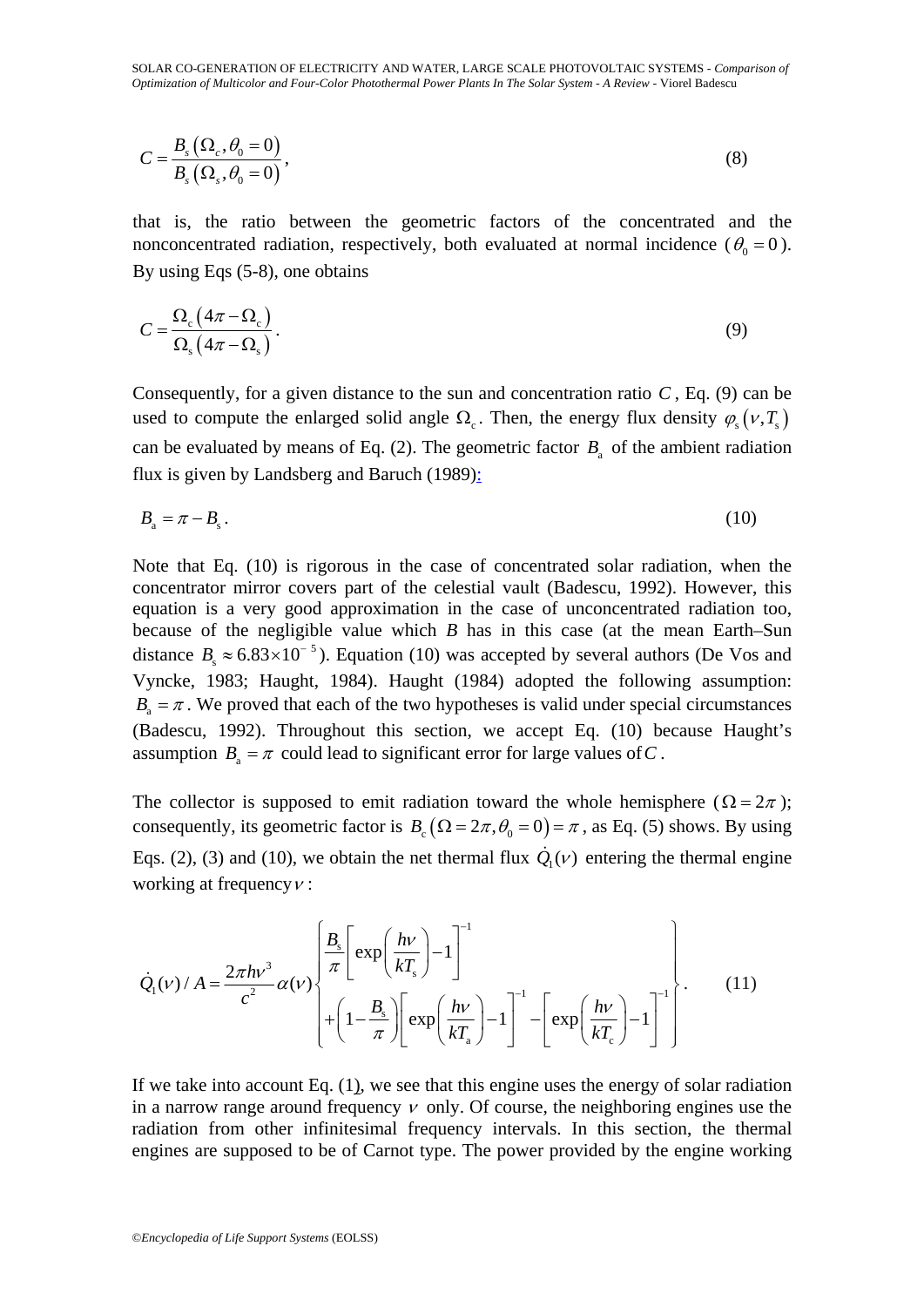at frequency v is given by  $\dot{W}dv = \dot{Q}_1(v)\eta_{\text{Carnot}}dv$ , where  $\eta_{\text{Carnot}}$  is Carnot efficiency. Consequently, the mechanical power  $W_{\text{tot}}$  supplied by the array of monochromatic converters (i.e., by the whole omnicolor converter) can be obtained by summing up the contributions of all thermal engines:

$$
\dot{W}_{\text{tot}} = \int_{0}^{\infty} \dot{W}(\nu) d\nu = \int_{0}^{\infty} \dot{Q}_{1}(\nu) \left[ 1 - \frac{T_{\text{a}}}{T_{\text{c}}(\nu)} \right] dv \,. \tag{12}
$$

Remember that  $\dot{Q}_1(v)$  is a function of  $T_c(v)$ . The maximum power supply  $\dot{W}_{\text{tot,max}}$  can be obtained by optimizing the collector temperature  $T_c(v)$  for conversion of the radiation of frequency  $v$ . Consequently, to obtain the maximum power we have to solve the following equation:

$$
\frac{\partial \dot{W}_{\text{tot}}}{\partial T_{\text{c}}(\nu)} = 0, \tag{13}
$$

and then replace its root (say  $T_{\text{cont}}(v)$ ) in Eq. (11). The maximum efficiency of the omnicolor PT is simply given by

$$
\eta_{\text{PT,max}} \equiv \frac{\dot{W}_{\text{tot,max}}}{\int_{0}^{\infty} \phi_{\text{s}}(\nu) d\nu} = \frac{\dot{W}_{\text{tot,max}}}{\frac{B_{\text{s}}}{\pi} \sigma T_{\text{s}}^{4}}.
$$
\n(14)

An omnicolor PT converter yields  $\eta_{PT,max} = 0.868$  for terrestrial applications, and even higher efficiencies in case of some space applications (due to the lower environmental temperature).

> TO ACCESS ALL THE **39 PAGES** OF THIS CHAPTER, Visit[: http://www.eolss.net/Eolss-sampleAllChapter.aspx](https://www.eolss.net/ebooklib/sc_cart.aspx?File=E6-107-13)

#### **Bibliography**

- -

Angelo J.A., D. Buden, D. (1986). A 21st Century nuclear power strategy for Mars (IAF-86-322). 37th IAF Congress, Innsbruck [This article provides an early perspective on the usage of nuclear energy on Mars.]

Angelo J.A., D. Buden D. (1991). The nuclear power satellite (NPS) - key to a sustainable global energy economy and solar system civilization. Proc. SPS'91, pp. 117-124, Paris. [This article proposes the nuclear energy as an energy source for satellites in the solar system.]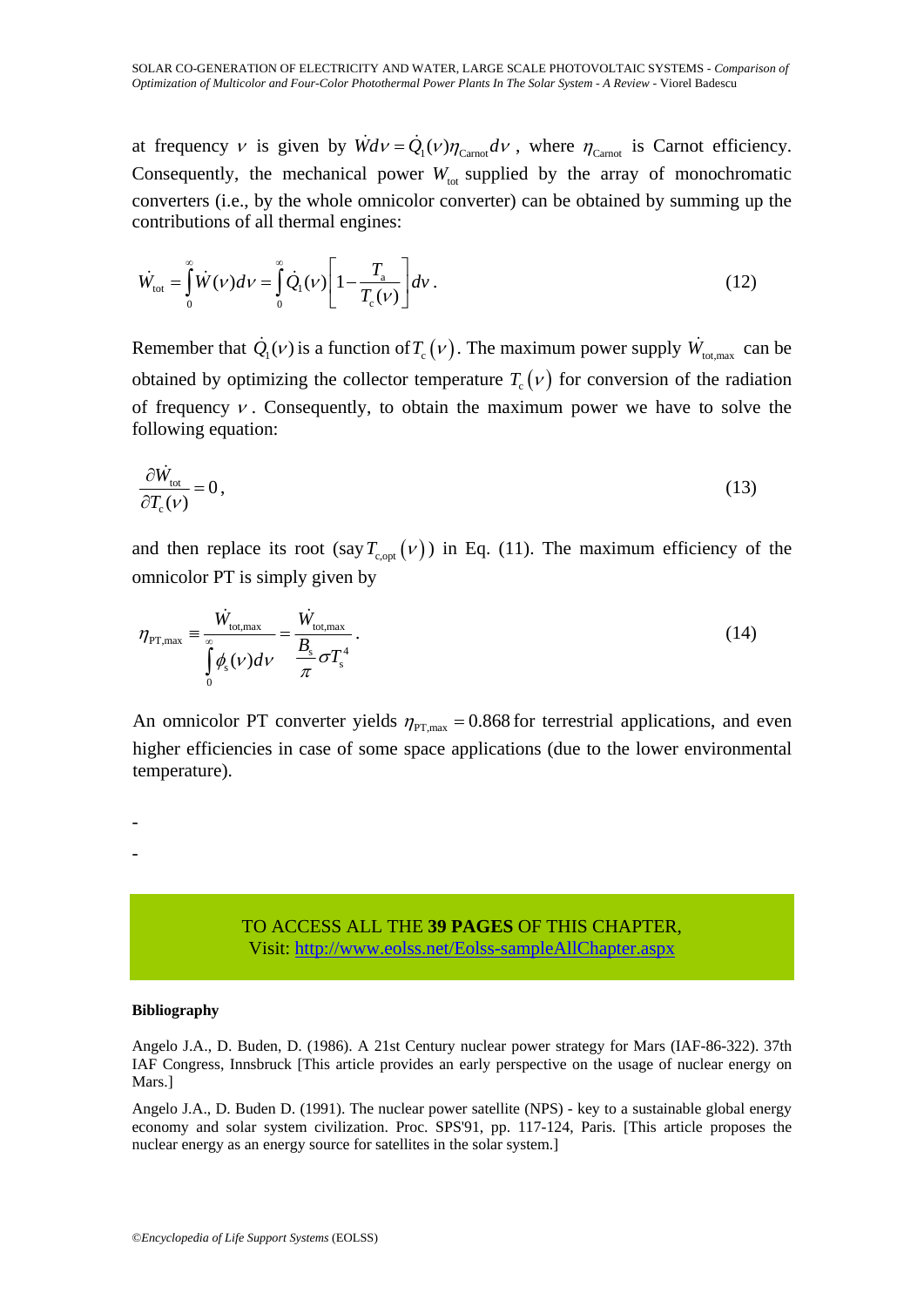Badescu, V. (1992). Thermodynamics of the conversion of partially polarized black-body radiation, *Journal of Physics III France*, 2, 1925-1941. [This article is one of the few articles treating the thermodynamics of partially polarized black-body radiation.]

Badescu V. (2017). *Thermodynamics of Photovoltaics*. Reference Module in Earth Systems and Environmental Sciences, Elsevier, pp. 1-39; doi: 10.1016/B978-0-12-409548-9.04806-5. [This material may be used as a reference. It starts with elementary statistical physics and defines the main performance indicators to be used in the field of solar cells.]

Badescu V. (2018). How much work can be extracted from diluted solar radiation? *Solar Energy*, 170, 1095–1100. 10.1016/j.solener.2018.05.094. [In this article there is a clear presentation of the upper bounds for the efficiency of converting solar energy into work. The realistic case of partially concentrated solar radiation is covered. The article contains results to be used in practice.]

Bãdescu V., Dinu C. (1993). Solar Energy flux and the maximum efficiency of solar thermodynamic power generation in our planetary system. *Space Power*, 12(3-4), 151-164. [This article provides a general perspective for solar energy utilization in the solar system.]

Badescu V., Dinu, C. (1995). Maximum performance of omnicolor photothermal and photovoltaic converters in our planetary system. *Renewable Energy*, 6(7), 765-777. [This article contains definitions of omnicolor solar converters and evaluates their efficiency by using classical thermodynamics.]

Badescu V., Dinu, C. (1996). Optimization of multicolor photothermal power plants in the solar system: a finite-time thermodynamic approach. *J. Phys III France*, 6, 143-163. [This article is unique in the sense that more realistic performances of the omnicolor converters are obtained by using finite-time thermodynamics.]

Bejan A. (1996), Entropy generation minimization: The new thermodynamics of finite-size devices and finite-time processes. *J. Appl. Phys*., 79(3), 1191-1218. [This is an important review paper presenting the basics of finite-time thermodynamics and the most important applications.]

Castans M. (1986). Bases fisicas del aprovechamiento de la energia solar, *Rev. Geofisica*, 35, 227. [This article is the original reference for a formula to be used when the solid angle of a radiation source with axial symmetry is to be evaluated.]

Chambadal P. (1957) *Les centrales nucléaires*. Armand Colin, Paris, France. [This book contains the original derivation of what is now known as the Chambadal efficiency.]

Curzon F., Ahlborn B. (1975). Efficiency of a Carnot engine at maximum power output. *Am. J. Phys.*, 43, 22-24. [This article contains the original derivation of what is now known as the Curzon-Ahlborn efficiency.]

De Vos A. (1980). Detailed balance limit of the efficiency of tandem solar cells. *J. Phys. D: Appl. Phys.*  13, 839-846. [This is a seminal paper treating thermodynamics of tandem solar cells].

De Vos A. (1985). Efficiency of some heat engines at maximum power conditions. *Am. J. Phys*., 53(6), 570-573. [This article uses classical thermodynamics concepts and estimates the maximum performance of several thermal engines.]

De Vos A. (1987). Reflections on the power delivered by endoreversible engines. *J. Phys. D*, 20, 232-236. [In this article finite-time thermodynamics concepts are used in the field of heat engines.]

De Vos A. (1992). *Endoreversible Thermodynamics of Solar Energy Conversion*. Oxford University Press, Oxford. [This book is unique in the sense that it provides a systematic point of view on solar energy conversion by using tools of finite-time thermodynamics.]

De Vos A., H. Pauwels H. (1981). On the thermodynamic limit of photovoltaic energy conversion. *J. Appl. Phys*. 25, 119-125. [In this seminal paper the question of the maximum efficiency of solar energy conversion into electrical energy is addressed.]

De Vos A., Vyncke D. (1983). Solar energy conversion: Photovoltaic versus photothermal conversion. Proceedings of the 5th E. C. Photovoltaic Solar Energy Conference. pp.186-190 Athens, Greece. [In this article a comparison is made between the maximum performance of photothermal and photovoltaic conversion.]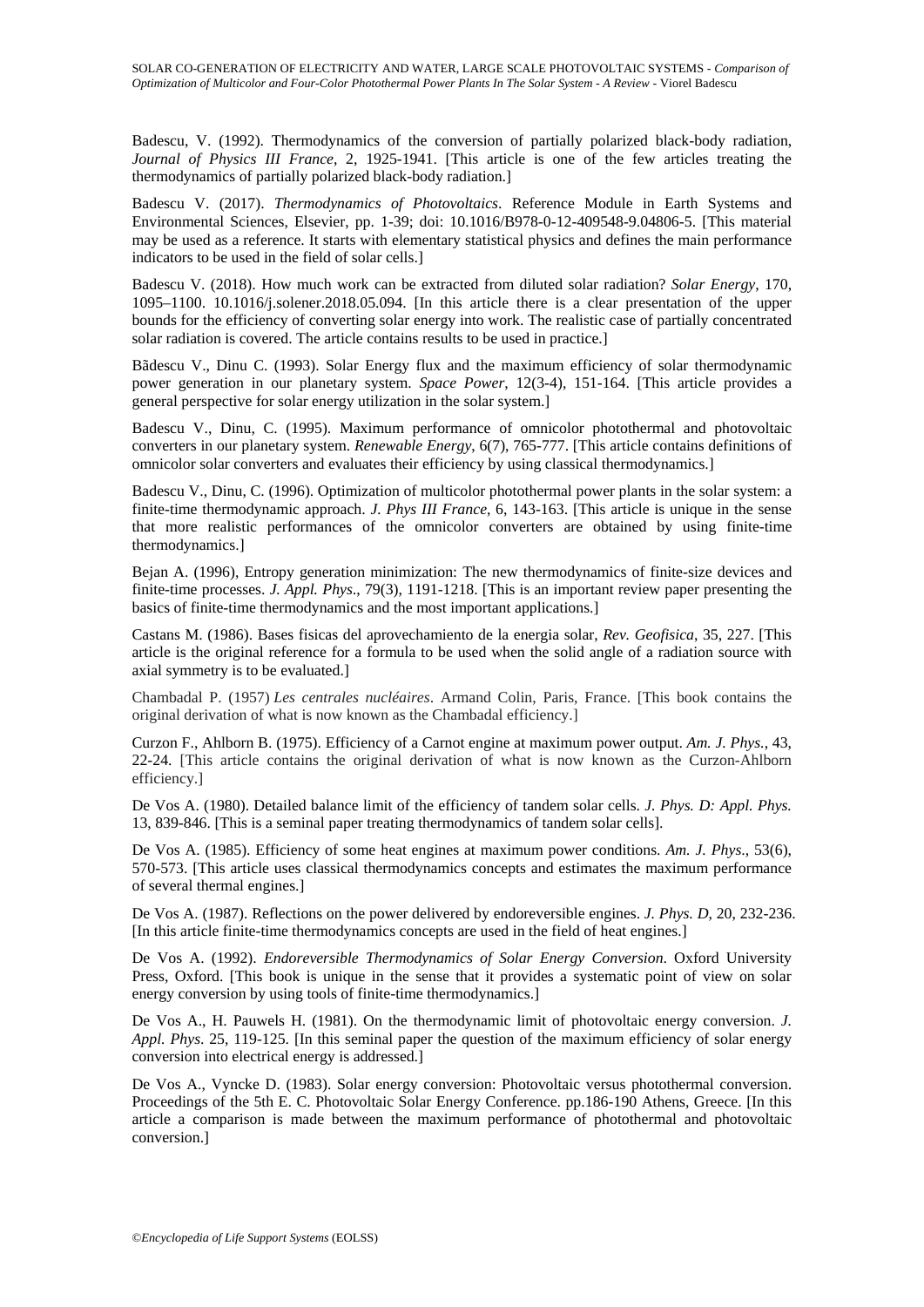Dinu C., Badescu V. (1998). Optimization of four-colour photothermal converters used for power generation on interplanetary stations. *Int J Energy Res*, 22, 857-866. [The realistic case of four-color photothermal converters is analyzed in this paper by using a detailed analysis.]

Duffie J.A., Beckman W.A. (1974). *Solar energy thermal processes*, Wiley, New York. [This is the first edition of a popular classical book dealing with solar energy conversion into thermal energy. Several more recent editions are also available].

Green M.A. (2003). *Third generation photovoltaics: Advanced solar energy conversion*. Springer, New York. [In this book the concept of third generation photovoltaic cells has been proposed. Various applications are covered in this book.]

Green M. A., Emery K., Bucher K., King D. L., Igari, S. (1996). Solar cell efficiency tables (Version 8), *Progress in Photovoltaics Research and Applications*, 4, 321. [This article is part of a series where recent experimental results concerning the efficiency of solar cells are presented.]

Green M. A., Emery K., Bucher K., King D. L., Igari, S. (1997). Solar cell efficiency tables' (Version 8). *Progress in Photovoltaics Research and Applications*, 5, 265.. [This article is part of a series where recent experimental results concerning the efficiency of solar cells are presented.]

Grosjean C.C., De Vos A. (1981). On the upper limit of the efficiency of conversion in tandem solar cells. *J. Phys. D: Appl. Phys*. 14, 883-894. [In this article the upper bound of the tandem solar cells efficiency is evaluated.]

Haught A.F. (1984). Physics considerations of solar energy conversion. *J. Solar Energy Engng*. 106, 3-15. [This article contributed to the discussion about the maximum efficiency of solar energy conversion into work.]

Hoogendoorn C. J. (1986) Optical properties of selective layers, in solar energy utilization. Fundamentals and applications', (Eds. Yuncu, H., and Kilkis, B.), ASI *Proceedings, EIEI Printing Shop*, Ankara, p. 26- 61. [The authors of this material collected information about the optical properties of selective layers with application in solar energy utilization.

Jeter S.M. (1986). The second law efficiency of solar energy conversion. *J Solar Energy Engng*., 108, 78- 80. [This article contributed to the discussion about the maximum efficiency of solar energy conversion into work.]

Kazmerski L. L. (1997). Photovoltaics: A review of cell and module technology. *Renewable and Sustainable Energy Reviews*. 1(1/2), 71-170. [This review article presents fundamental concepts in the field of solar cells technologies.]

Kolin I. (1984). Low temperature difference Stirling engine. Proceedings of the 19th Intersociety Energy Conversion Engineering Conference, paper 849029, San Francisco. [In this article Stirling engines operating at small difference of temperature between heat reservoirs are presented and discussed.]

Landsberg P.T. (1977). A note on the thermodynamics of energy conversion in plants, *Photochemistry and photobiology*. 26, 313-314. [The thermodynamics of photochemical energy conversion is presented in this short note.]

Landsberg P.T., Badescu V. (1998). Solar energy conversion: List of efficiencies and some theoretical considerations. Part II – results. *Progress in Quantum Electronics*. 22, 231-255. [This article is the second part of a paper collecting experimental results associated with different solar cell technologies.]

Landsberg P.T., Baruch P. (1989).The thermodynamics of the conversion of radiation energy for photovoltaics. *Journal of Physics A*. 22, 1911-1926. [This article contributed to the discussion about the maximum efficiency of solar energy conversion into work.]

Landsberg P.T., Mallison J.R., (1976). Thermodynamics constraints, effective temperatures and solar cells. Coll. Int. l'Electricite Solaire, CNES, Tolouse, pp. 27-35. [This article contains the original derivation of what is now known as the Landsberg efficiency.]

Lunine J.I. (1993). Does Titan have an ocean ? A review of current understanding of Titan's surface. *Rev Geophys*. 31(2), 133-149. [This article collects observations related with the surface of Titan and provides interpretations.]